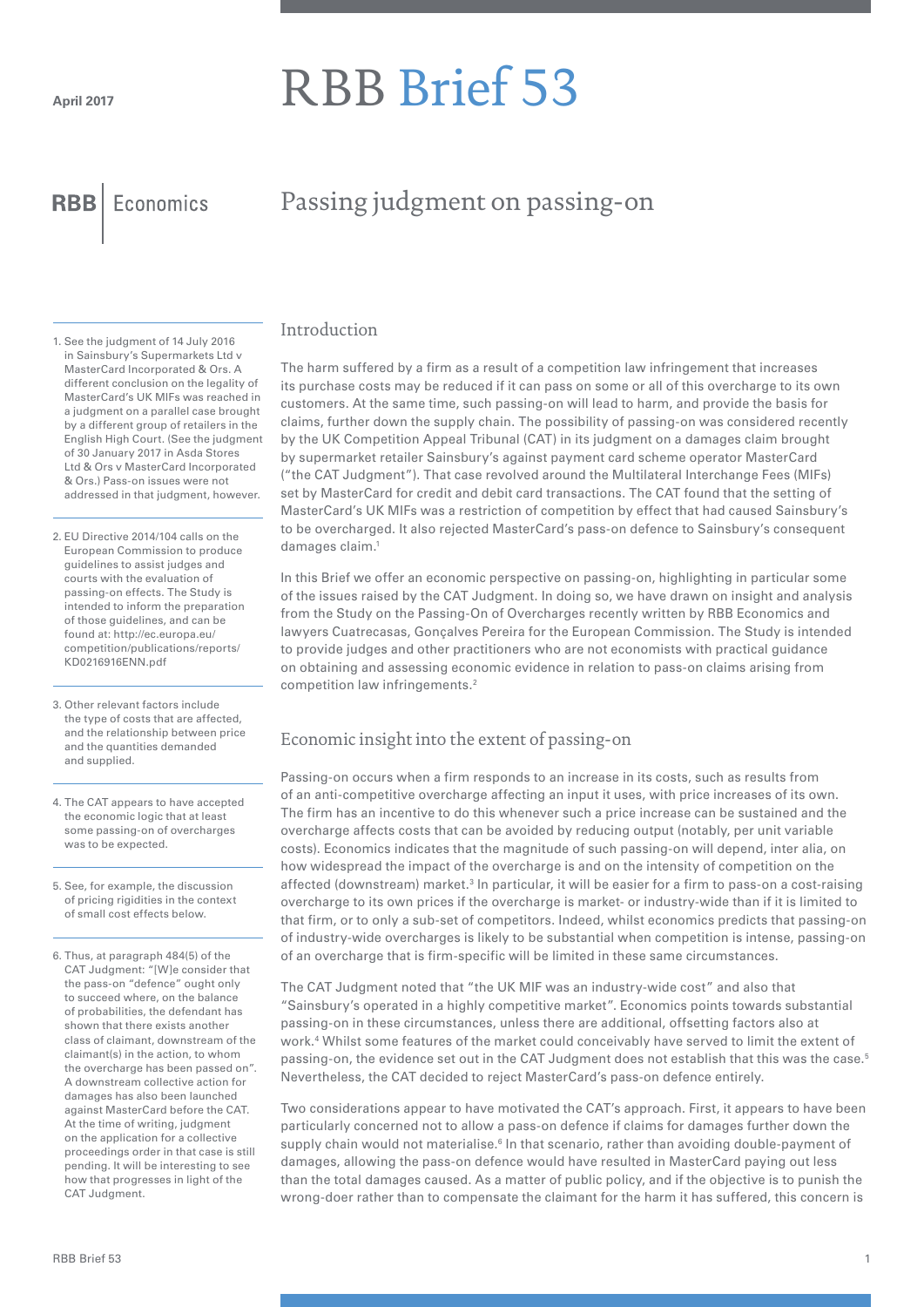7. See paragraph 485 of the CAT Judgment.

8. Absent such information, the use of specific models will rely on assumptions which may not fit well with market realities.

- 9. Those challenges are especially acute in the face of very small unit overcharges, as discussed further below.
- 10. CAT Judgment, paragraph 469.

11. The CAT acknowledges that a "broad axe" has been deployed in arriving at its own damages estimates. (See, e.g., para. 423(3) of the CAT Judgment.)

12. One of the main advantages of adopting more formal statistical approaches to quantification is that they also provide quantitative measures of this uncertainty.

13. CAT Judgment, para 485.

understandable. However, it raises significant questions regarding the role of damages actions and the appropriate response to the possibility of a claimant being over-compensated. Second, the CAT says that "[n]o identifiable increase in retail price has been established, still less one that is causally connected with the UK MIF".7 That view raises important issues regarding economic evidence, causality, and standard of proof. These are considered further below.

#### Measuring passing-on

Outside the textbook paradigm of perfect competition, an assessment based on formal economic models – "abstract" economic analysis in the CAT's description – can usually only go so far in pinpointing the magnitude of the price increase that is likely to result from passingon an overcharge. This is because the exact predictions of those models generally depend on parameters that are not readily observed in practice.<sup>8</sup> More directly empirical approaches are needed instead if more precise estimates are to be obtained.

To estimate the relevant price increase, a measure of the prices that would have prevailed "but for" the infringement is required. By definition, such counterfactual prices cannot be observed directly. In most cases, therefore, measures of these counterfactual prices must be constructed from available information, notably data on relevant price benchmarks. Moreover, other factors may cause a firm to adjust its prices at the same time as an input cost increase that is caused by a competition law infringement. For example, legitimate changes in the costs of other inputs as well as in demand conditions would also encourage a pricing response. To quantify the pricing consequences of a cost-raising infringement, the price increase due to that infringement must be isolated from these other, extraneous influences. If sufficient data are available, the use of multivariable regression analysis is likely to provide the most effective means of controlling for the effects of these other factors, which may otherwise bias estimates of the passing-on effect.

The supermarket pricing that is at the heart of passing-on considerations in the Sainsbury's/ MasterCard case provides a good illustration of the challenges faced. There are likely to be a whole raft of influences simultaneously affecting those pricing decisions, including promotional activity and responses to competitors' pricing initiatives, which will make it more difficult to isolate any pass-on effect.<sup>9</sup> Indeed, the CAT appears to have regarded the task as insurmountable, stating that "[i]t is quite simply impossible to say that of the price for Sainsbury's Loose Fairtrade Bananas – which at the time of this Judgment sell for 68p per kilogram – 0.1p (or any other amount) is attributable to the UK MIF and is the means by which Sainsbury's recovers the cost of the UK MIF".10

However, it is not clear why a measure of the specific impact of the MIF on the price of each and every product sold by Sainsbury's should be required to establish a reasonable estimate of the overall pass-on effect.<sup>11</sup> Moreover, the counterfactual nature of the quantification exercise means that (as with estimation of the overcharge itself) exact measures of any pass-on effect cannot be expected, as the results of any statistical data analysis are bound to involve some margin of uncertainty.<sup>12</sup>

As noted above, the CAT declared that it was unable to identify an increase in retail prices that was causally connected with the UK MIF.13 Even if the available data would not allow the price effects of changes in the MIF specifically to be identified, in principle it would seem that information on the price responses to more general cost changes across Sainsbury's portfolio of products might have been usefully exploited (using suitable econometric techniques) to isolate a measure of the pass-on rate in practice. It is not clear from the CAT Judgment, however, whether the failure to identify such a measure occurred because no such analysis was attempted, because analysis that was undertaken failed to establish a robust link between cost changes and changes in prices generally, or because the relevance of a general measure of passing-on to an appraisal of the specific consequences of a MIF overcharge was rejected. This is a critical issue, which merited further explanation in the CAT Judgment.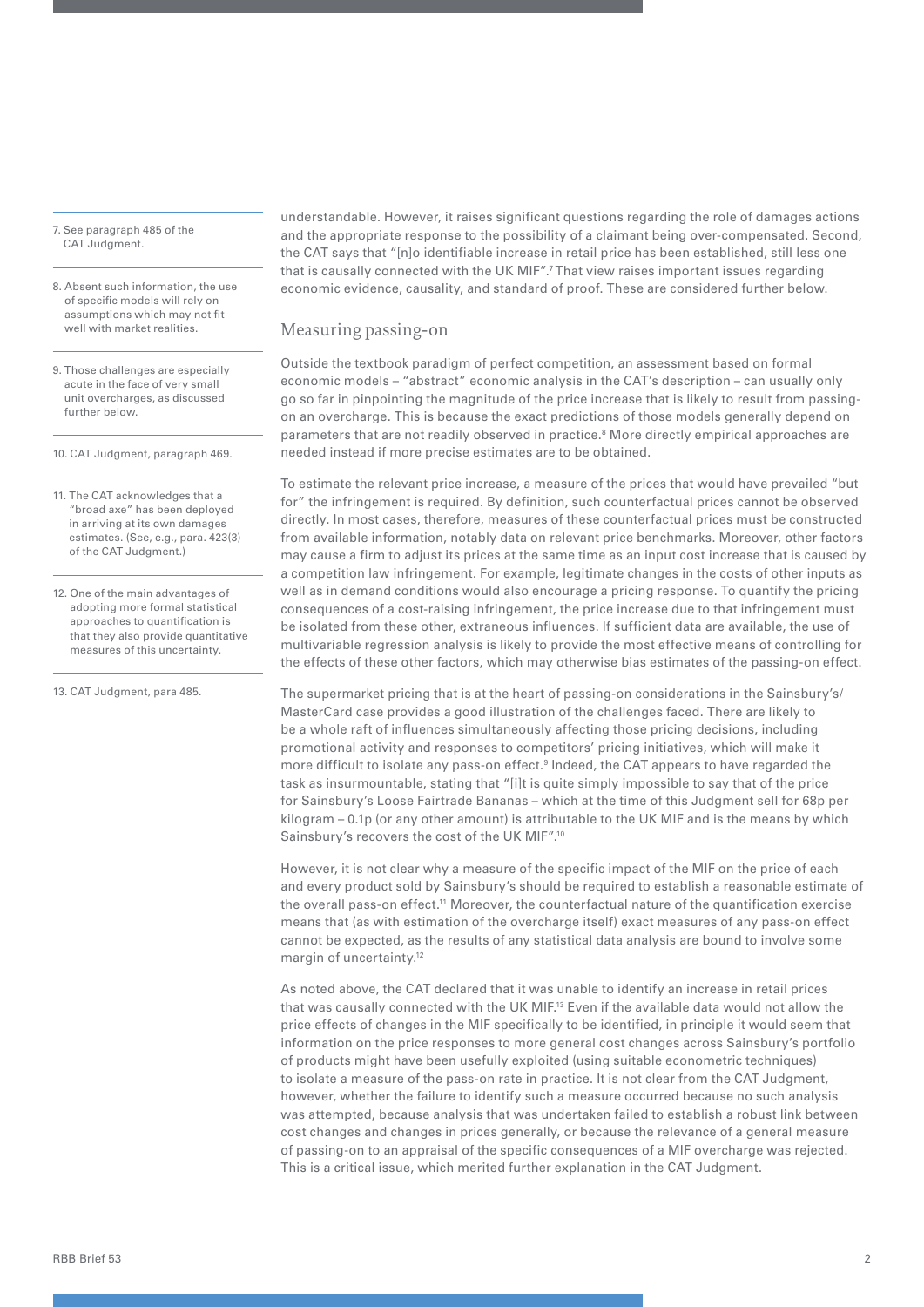14. CAT Judgment, para 266(3).

- 15. CAT Judgment, para 431. The damages were then reduced to account for the benefits from the illegal MIF obtained by Sainsbury's Bank. (See paras 503-504 of the CAT Judgment.)
- 16. In principle, a firm's sales could increase with an increase in its prices if rivals' price increases were even more pronounced.
- 17. Since the CAT rejected pass-on arguments in the Sainsbury's/ MasterCard case, volume effects were not "in play".

#### The challenges of identifying small pass-on effects

Sainsbury's interchange fee claim against MasterCard highlights the particular challenges that may arise if an infringement results in only a very small change in unit costs. In those circumstances, any pass-on effect is likely to be very small too, and potentially difficult to detect against the background of other influences. The CAT estimated that, absent the infringement it identified, the MIF in respect of MasterCard credit card transactions would have been around 0.50% rather than 0.90%, whilst the equivalent rate for MasterCard debit card transactions would have been 0.27% instead of 0.36%.14 In other words, the CAT estimated that the infringement of competition law had increased the unit costs associated with Sainsbury's sales by only a small fraction of 1% of unit revenues on average.

Nevertheless, even small price effects may equate to substantial sums of money if affected volumes are large. In Sainsbury's case, overall sales were such that the CAT's estimate of the overcharge suffered exceeded £100 million.15 Any pass-on effect could also have been substantial in monetary terms for the same reason, even if the proportional impact on unit prices would have been extremely small. Hence, the possibility of passing-on in such circumstances cannot (or, at least, should not) be nonchalantly ignored.

Further, the fact that the pass-on effect may be small does not necessarily mean that it cannot be identified reliably, provided sufficient data/information is available to develop a preciseenough empirical analysis. However, if such direct evidence cannot be obtained, the expert will have to rely either on guidance from "abstract" economics or on adopting a measure of the pass-on rate observed in response to a different manifestation of cost change. In this case, a vital practical consideration is whether such estimates can reasonably be taken to provide an appropriate measure of the pass-on rate that is relevant to the case at hand.

One potential issue with using such comparisons is that the magnitude of the pass-on rate may itself depend on the size of the overcharge. The economic logic for why a profit-seeking firm would want to increase its prices in response to an increase in per unit costs holds irrespective of the size of the cost increase in question. At the same time, there are sound reasons why a retailer such as Sainsbury's might choose not to adjust its prices in response to every small increase in its costs. For example, so-called "menu" costs, incurred each time prices are modified, will tend to discourage frequent, small price changes. A retailer may also be keen to avoid adjusting prices away from attractive "focal" price points.

Even in the short-run, the implications for the size of the pass-on effect of factors that discourage frequent price adjustments are ambiguous however. On the one hand, pass-on of a small overcharge may be delayed until cumulative upward pricing pressures have reached a critical threshold. A pass-on effect may not be discernible in these circumstances, because it has not (yet) occurred. On the other hand, a small cost increment may provide the tipping point which leads to a much more substantial price increment. Even if small price changes are discouraged, it does not follow that pass-on effects are absent, therefore, or that obtaining a meaningful estimate of those effects (especially on an aggregated basis) is impossible. Careful analysis of the case-specific factual evidence is required. The CAT Judgment does not appear to be founded on such evidence.

### Volume effects

Whenever "passing-on" results in an increase in a firm's prices, it will typically cause a loss of sales volumes too – and the profits associated with these volumes – all else being equal.<sup>16</sup> Such a volume loss will add to the damages resulting from the overcharge. Thus, the passing-on and volume effects will have opposing influences on the overall harm suffered by a claimant, with the latter offsetting at least some of the damage-reducing impact of the former.<sup>17</sup>